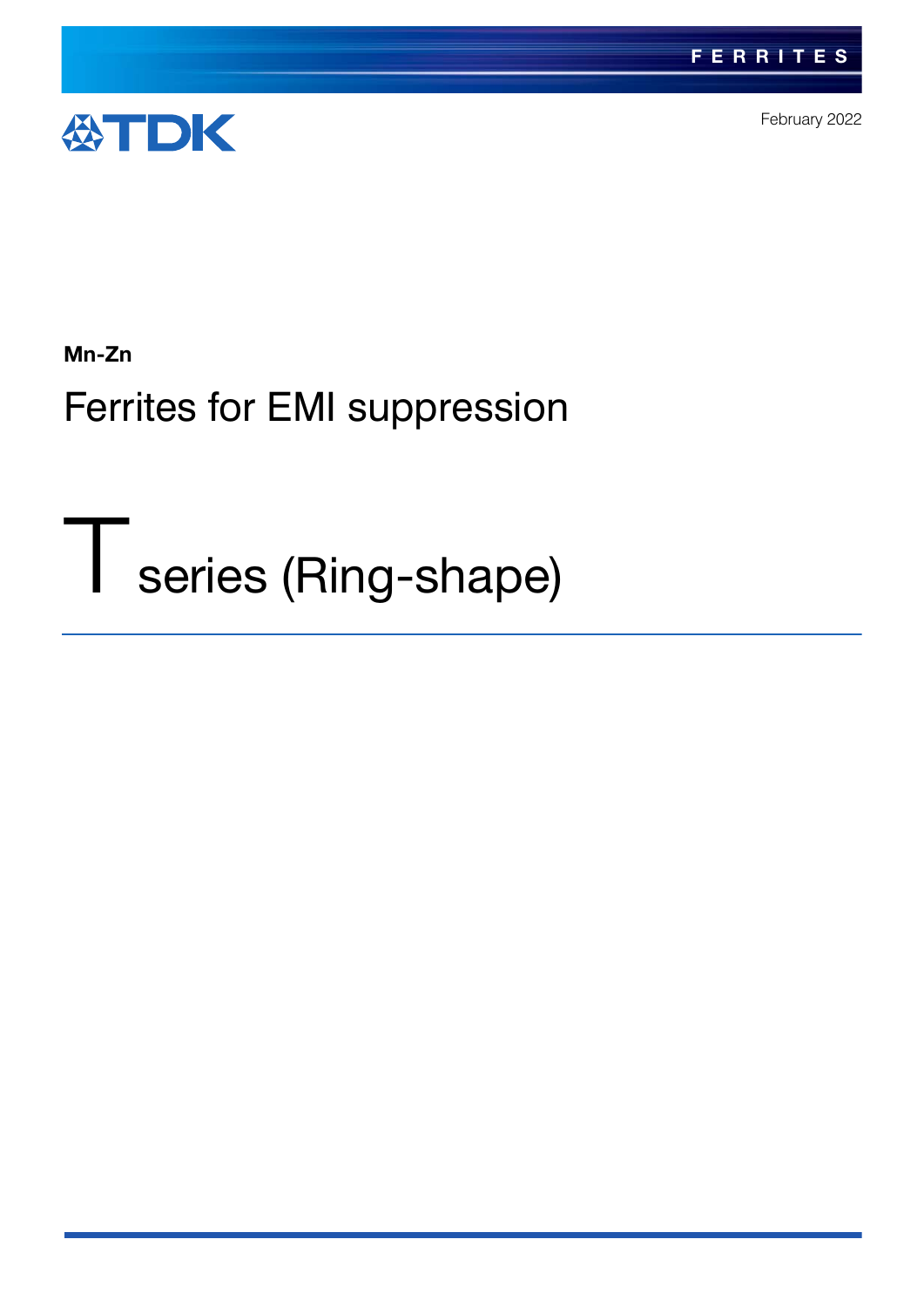## A REMINDERS FOR USING THESE PRODUCTS

Please be sure to read this manual thoroughly before using the products.

The products listed on this catalog are intended for use in general electronic equipment (AV equipment, telecommunications equipment, home appliances, amusement equipment, computer equipment, personal equipment, office equipment, measurement equipment, industrial robots) under a normal operation and use condition.

The products are not designed or warranted to meet the requirements of the applications listed below, whose performance and/or quality require a more stringent level of safety or reliability, or whose failure, malfunction or trouble could cause serious damage to society, person or property.

Please understand that we are not responsible for any damage or liability caused by use of the products in any of the applications below or for any other use exceeding the range or conditions set forth in this specification sheet.

If you intend to use the products in the applications listed below or if you have special requirements exceeding the range or conditions set forth in the each catalog, please contact us.

- (1) Aerospace/aviation equipment
- (2) Transportation equipment (cars, electric trains, ships, etc.)
- (3) Medical equipment
- (4) Power-generation control equipment
- (5) Atomic energy-related equipment
- (6) Seabed equipment
- (7) Transportation control equipment
- (8) Public information-processing equipment
- (9) Military equipment
- (10) Electric heating apparatus, burning equipment
- (11) Disaster prevention/crime prevention equipment
- (12) Safety equipment
- (13) Other applications that are not considered general-purpose applications

When using these products in general purposes and standard use, it is recommended that protection circuits are used, devices are secured, and backup circuits are kept for increased safety.

公TDK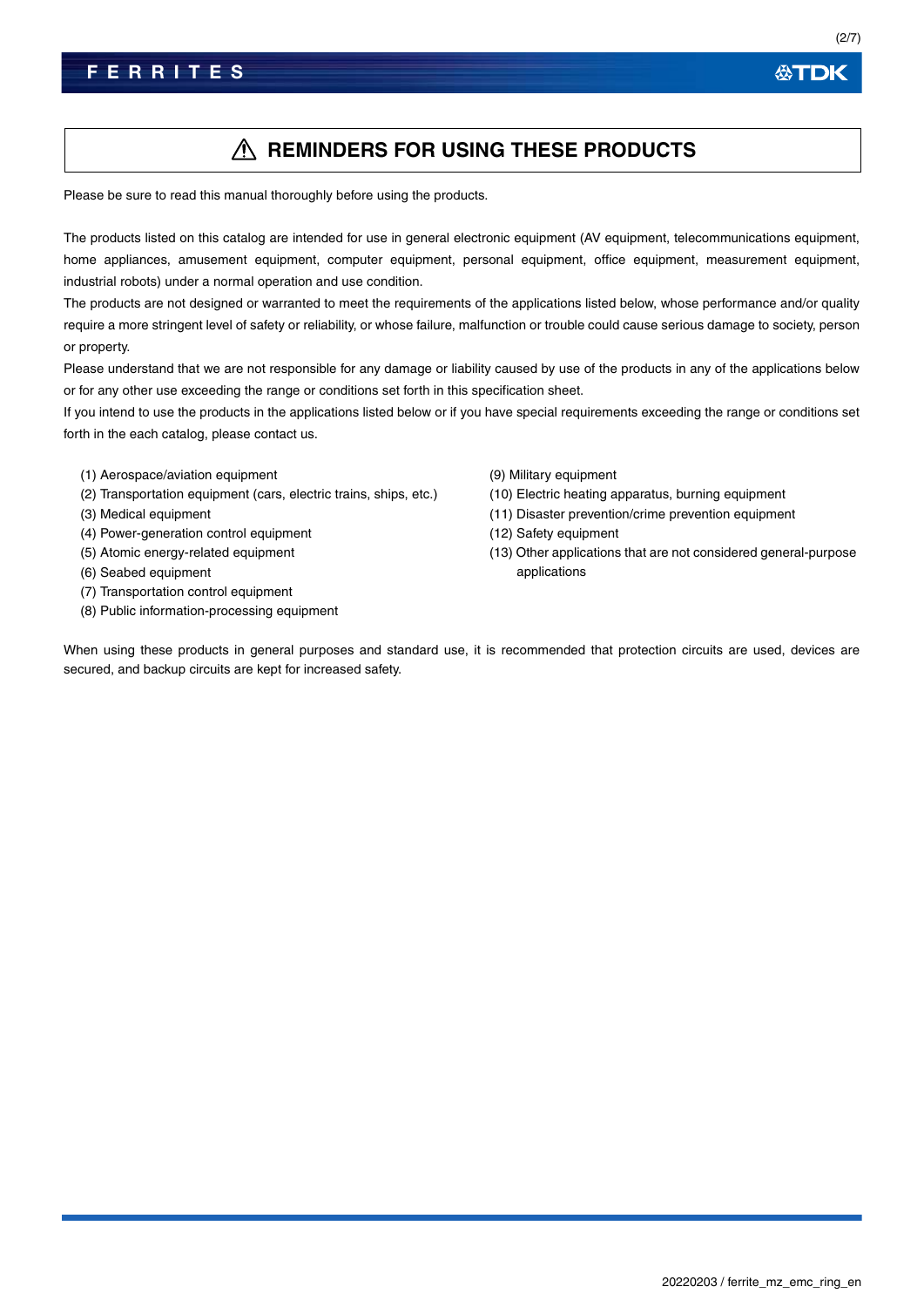# **Ferrites for EMI suppression**

# **Overview of the T series**

### **FEATURES**

O Select various materials according to the noise frequency.

O The product has a wide range of sizes ranging from ø14 to ø104 outer diameters.

Epoxy coating is also available.

### **APPLICATION**

Imaging devices, audio equipment, automotive electronics, communication devices, office electronics, industrial equipment, other

Absorption EMI and penetrating noise

 $\bigcirc$  Prevent parasitic oscillation

### **PART NUMBER CONSTRUCTION**

### **For general use**



### **RANGE OF USE AND STORAGE TEMPERATURE**

| Temperature range* |                |  |  |
|--------------------|----------------|--|--|
| Operating          | <b>Storage</b> |  |  |
| temperature        | temperature**  |  |  |
| (°C)               | (°C)           |  |  |
| $-40$ to $+85$     | –40 to +85     |  |  |
|                    |                |  |  |

RoHS Directive Compliant Product: See the following for more details. https://product.tdk.com/info/en/environment/rohs/index.html

Halogen-free: indicates that Cl content is less than 900ppm, Br content is less than 900ppm, and that the total Cl and Br content is less than 1500ppm.

A Please be sure to request delivery specifications that provide further details on the features and specifications of the products for proper and safe use. Please note that the contents may change without any prior notice due to reasons such as upgrading.

∰TDK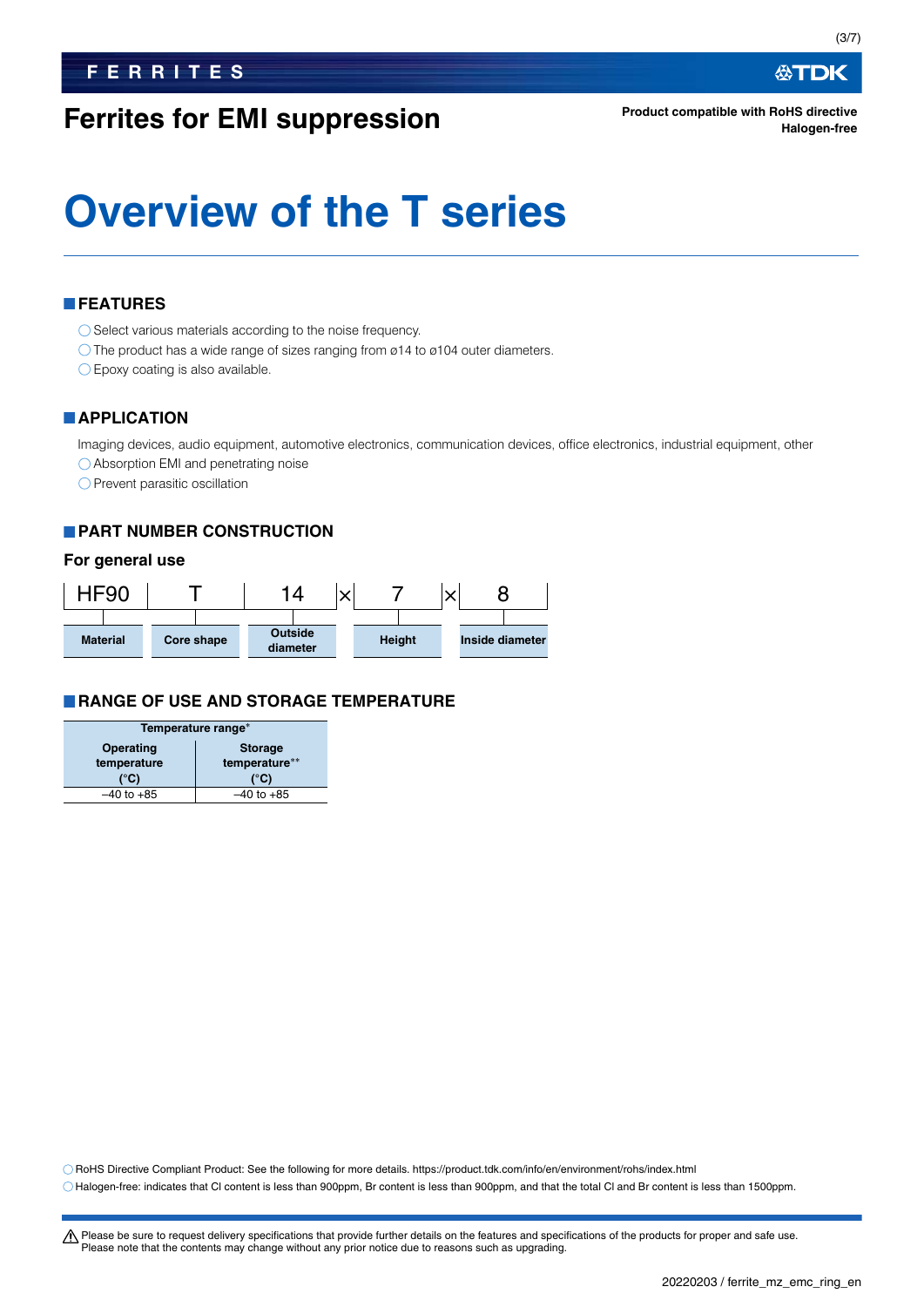# Mn-Zn T series (HF60)

### **SHAPE & DIMENSIONS**





| Part No.        | Outside diameter (mm) | Height (mm)    | Inner diameter (mm) |
|-----------------|-----------------------|----------------|---------------------|
| HF60T14X7X8     | $14.0 \pm 0.5$        | $7.0 + 0.5$    | $8.0 + 0.5$         |
| HF60T18X10X10   | $18.0 + 0.7$          | $10.0 + 0.5$   | $10.0 + 0.7$        |
| HF60T22X10X14   | $22.0 + 0.7$          | $10.0 + 0.5$   | $14.0 + 0.7$        |
| HF60T25X13X15   | $25.0 \pm 1.0$        | $13.0 + 1.0$   | $15.0 + 1.0$        |
| HF60T28X13X16   | $28.0 \pm 1.0$        | $13.0 + 1.0$   | $16.0 + 1.0$        |
| HF60T31X13X19   | $31.0 \pm 1.0$        | $13.0 + 1.0$   | $19.0 + 1.0$        |
| HF60T38X14X22   | $38.0 \pm 1.0$        | $14.0 \pm 1.0$ | $22.0 \pm 1.0$      |
| HF60T44.5X13X30 | $44.5 \pm 1.0$        | $13.0 + 1.0$   | $30.0 + 1.0$        |
| HF60T62X13X39   | $62.5 \pm 1.3$        | $13.5 \pm 1.0$ | $39.0 \pm 1.3$      |
| HF60T80X20X50   | $80.0 \pm 1.6$        | $20.0 \pm 1.0$ | $50.0 \pm 1.6$      |
| HF60T104X20X80  | $104.0 \pm 2.0$       | $20.0 + 1.0$   | $80.0 + 2.0$        |

Please be sure to request delivery specifications that provide further details on the features and specifications of the products for proper and safe use.<br>Please note that the contents may change without any prior notice d



**公TDK**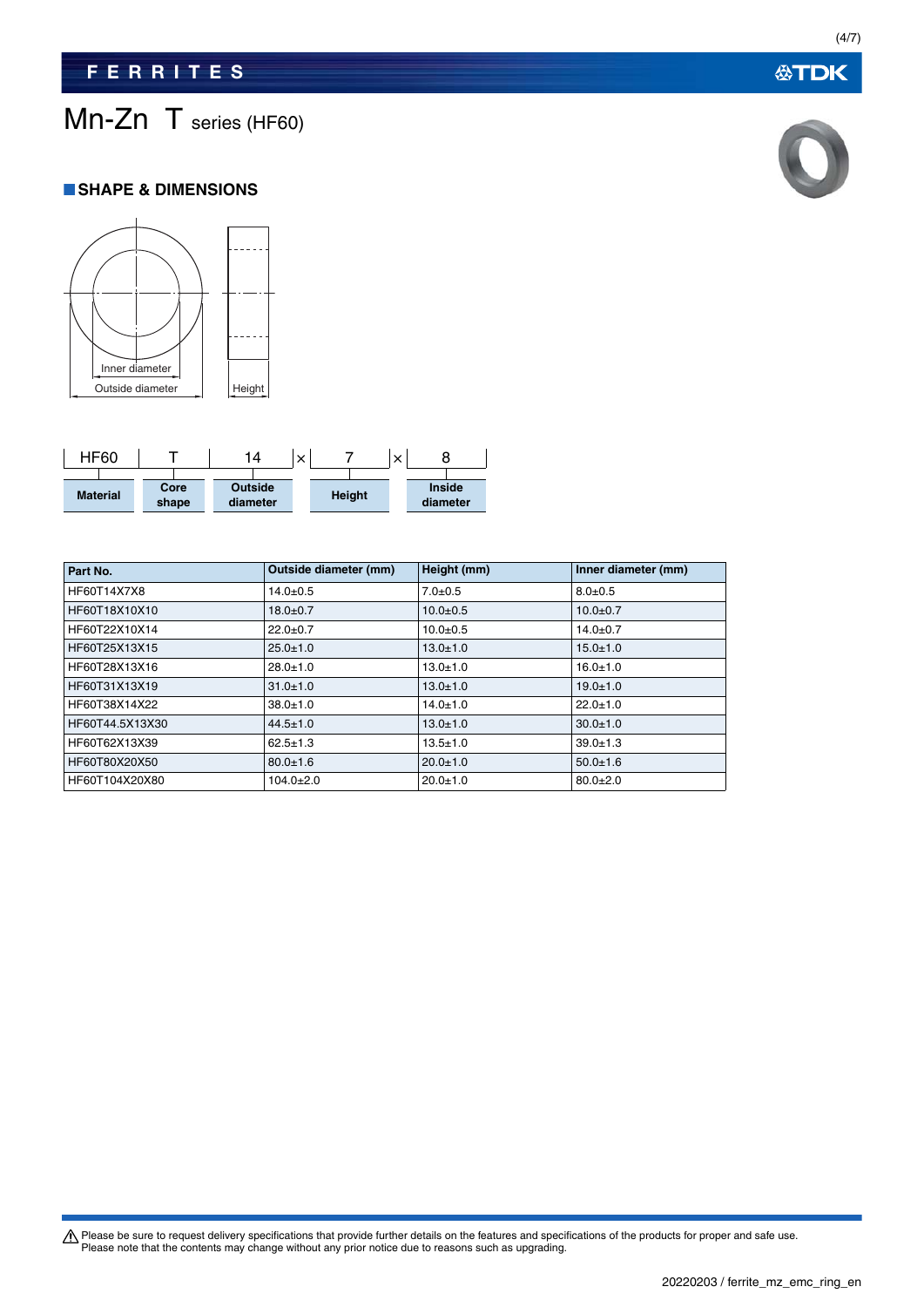(5/7)

# Mn-Zn T series (HF60)

### **ELECTRICAL CHARACTERISTICS**

### **IMPEDANCE VS. FREQUENCY CHARACTERISTICS HF60T14X7X8 HF60T18X10X10 HF60T22X10X14**











#### **HF60T25X13X15 HF60T28X13X16 HF60T31X13X19**







### **HF60T38X14X22 HF60T44.5X13X30 HF60T62X13X39**



#### **HF60T80X20X50 HF60T104X20X80**





Please be sure to request delivery specifications that provide further details on the features and specifications of the products for proper and safe use.<br>Please note that the contents may change without any prior notice d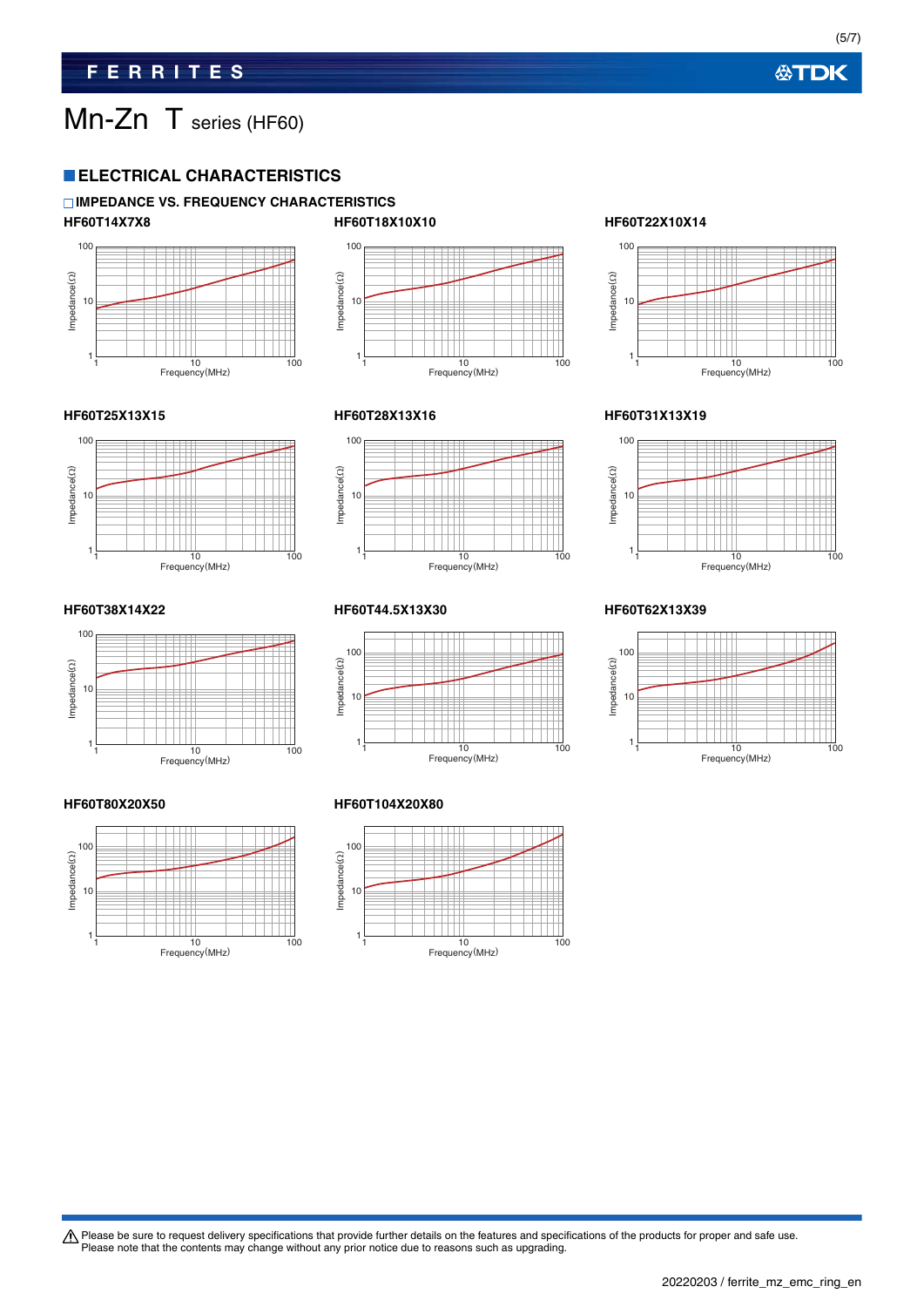# Mn-Zn T series (HF90)

### **SHAPE & DIMENSIONS**





| Part No.        | Outside diameter (mm) | Height (mm)    | Inner diameter (mm) |
|-----------------|-----------------------|----------------|---------------------|
| HF90T14X7X8     | $14.0 \pm 0.3$        | $7.0 + 0.2$    | $8.0 \pm 0.3$       |
| HF90T18X10X10   | $18.0 \pm 0.4$        | $10.0 + 0.3$   | $10.0 + 0.3$        |
| HF90T22X10X14   | $22.0+0.4$            | $10.0 + 0.3$   | $14.0 + 0.3$        |
| HF90T25X13X15   | $25.0 \pm 0.4$        | $13.0 \pm 0.3$ | $15.0 \pm 0.3$      |
| HF90T28X13X16   | $28.0 \pm 0.4$        | $13.0 \pm 0.3$ | $16.0 + 0.4$        |
| HF90T31X13X19   | $31.0 \pm 0.5$        | $13.0 \pm 0.3$ | $19.0 + 0.4$        |
| HF90T38X14X22   | $38.0 \pm 0.8$        | $14.0 \pm 0.3$ | $22.0+0.5$          |
| HF90T44.5X13X30 | $44.5 \pm 1.1$        | $13.0 \pm 0.5$ | $30.0 + 0.8$        |
| HF90T62X13X39   | $62.5 \pm 1.3$        | $13.5 \pm 0.5$ | $39.0 + 0.8$        |
| HF90T80X20X50   | $80.0 \pm 1.6$        | $20.0 + 0.5$   | $50.0 \pm 1.0$      |
| HF90T104X20X80  | $104.0 \pm 2.0$       | $20.0+0.5$     | $80.0 \pm 1.6$      |

Please be sure to request delivery specifications that provide further details on the features and specifications of the products for proper and safe use.<br>Please note that the contents may change without any prior notice d

**公TDK**